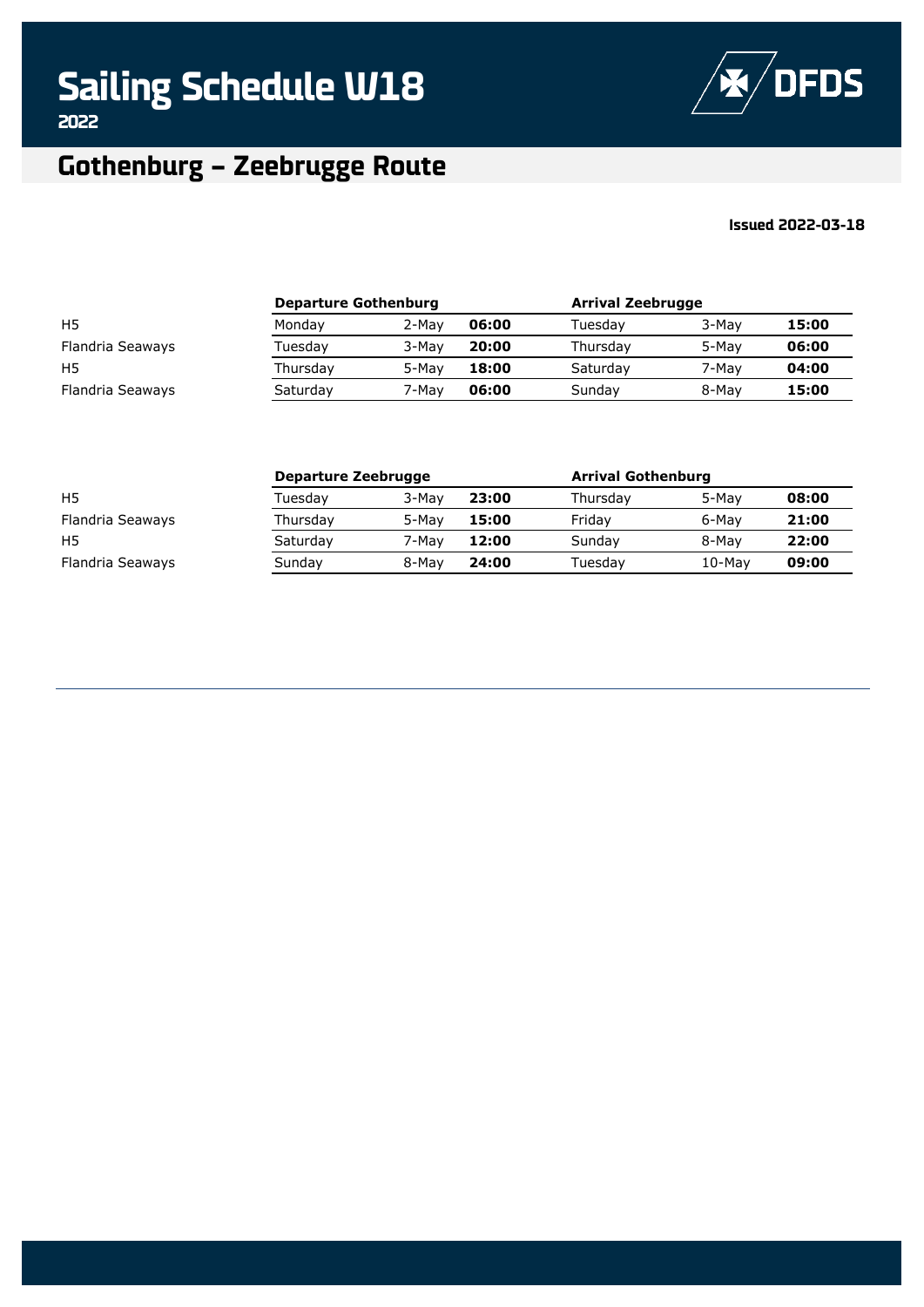

### **Gothenburg – Zeebrugge Route**

### **Issued 2022-04-06**

|                | <b>Departure Gothenburg</b> |       | <b>Arrival Zeebrugge</b> |       |
|----------------|-----------------------------|-------|--------------------------|-------|
| H <sub>5</sub> | Monday                      | 06:00 | Tuesday                  | 15:00 |
| Flandria       | Tuesday                     | 20:00 | Thursday                 | 06:00 |
| H <sub>5</sub> | Thursday                    | 18:00 | Saturday                 | 04:00 |
| Flandria       | Saturday                    | 06:00 | Sunday                   | 15:00 |

|                | Departure Zeebrugge |       | <b>Arrival Gothenburg</b> |       |  |
|----------------|---------------------|-------|---------------------------|-------|--|
| H <sub>5</sub> | Tuesdav             | 23:00 | Thursday                  | 08:00 |  |
| Flandria       | Thursday            | 15:00 | Fridav                    | 21:00 |  |
| H <sub>5</sub> | Saturday            | 12:00 | Sunday                    | 22:00 |  |
| Flandria       | Sunday              | 24:00 | Tuesdav                   | 09:00 |  |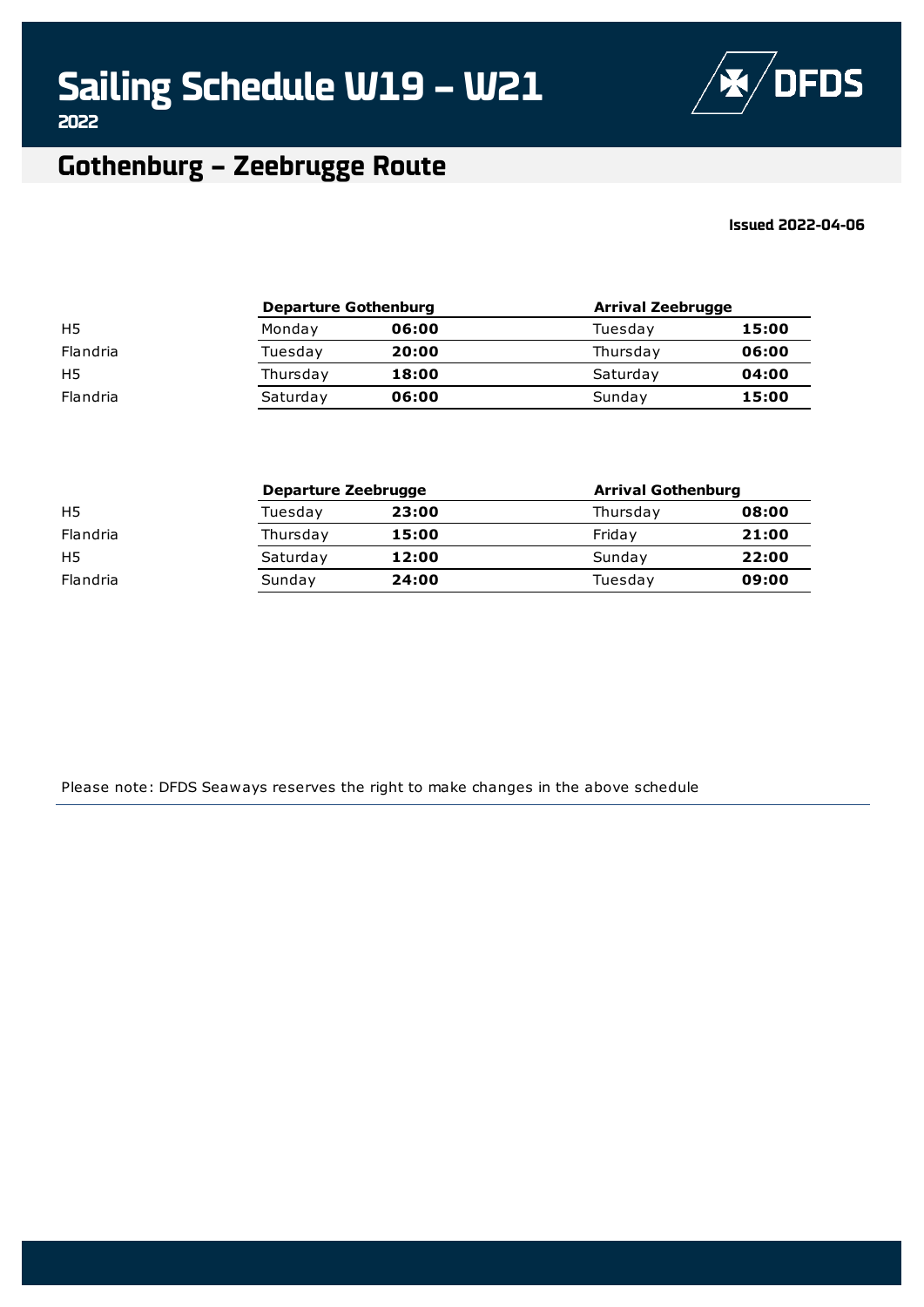

### **Gothenburg – Zeebrugge Route**

### **Issued 2022-04-22**

|                | <b>Departure Gothenburg</b> |       | <b>Arrival Zeebrugge</b> |       |  |
|----------------|-----------------------------|-------|--------------------------|-------|--|
| H <sub>5</sub> | Monday                      | 06:00 | Tuesdav                  | 15:00 |  |
| Flandria       | Tuesdav                     | 20:00 | Thursday                 | 06:00 |  |
| H <sub>5</sub> | Thursday                    | 18:00 | Saturday                 | 04:00 |  |
| Flandria       | Saturday                    | 06:00 | Sundav                   | 15:00 |  |

|                 | <b>Departure Zeebrugge</b> |       | <b>Arrival Gothenburg</b> |       |
|-----------------|----------------------------|-------|---------------------------|-------|
| H <sub>5</sub>  | Tuesday                    | 23:00 | Thursday                  | 08:00 |
| <b>Flandria</b> | Thursday                   | 15:00 | Fridav                    | 21:00 |
| H <sub>5</sub>  | Saturday                   | 12:00 | Sundav                    | 22:00 |
| Flandria        | Sunday                     | 24:00 | Tuesdav                   | 09:00 |
|                 |                            |       |                           |       |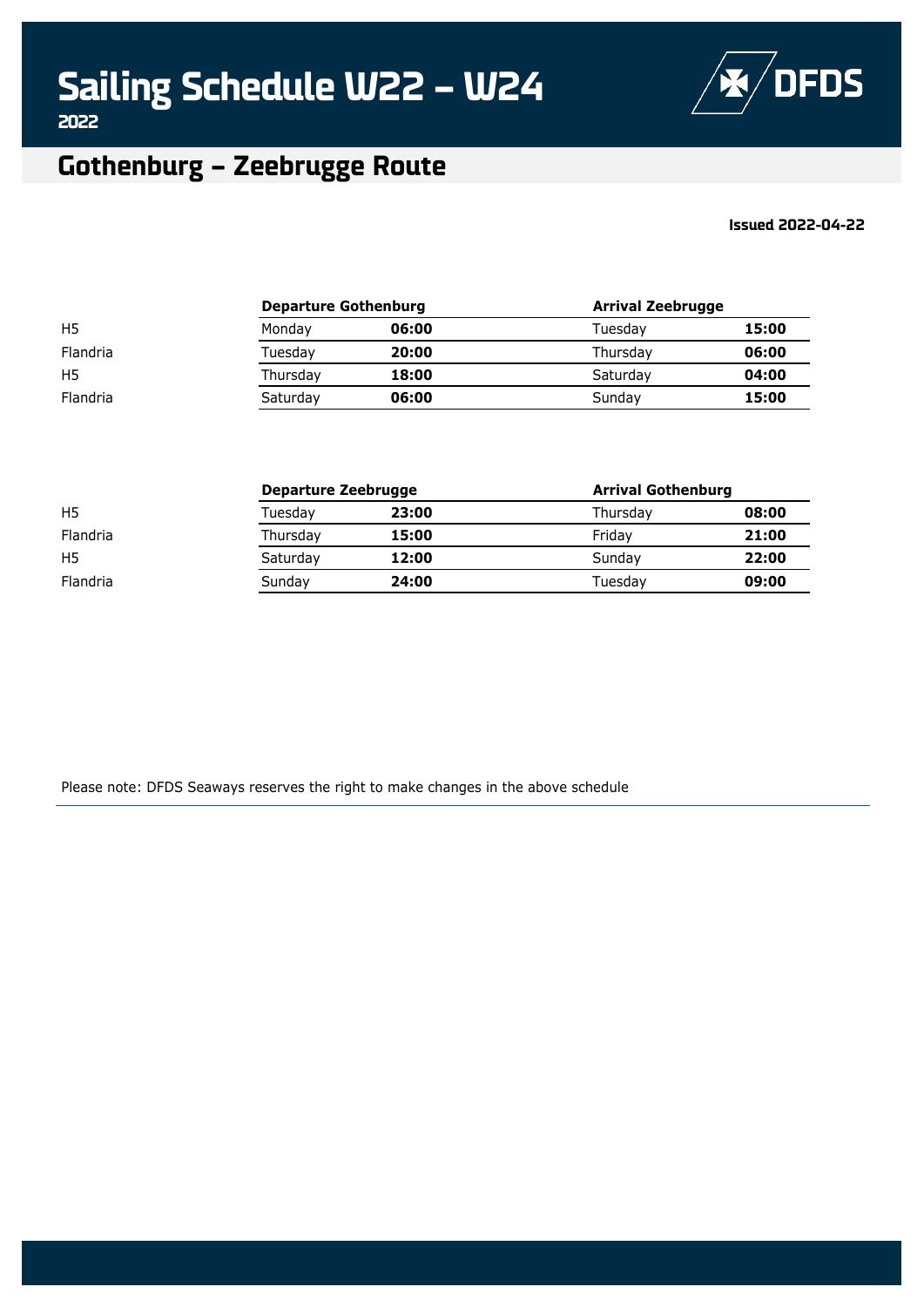**Sailing Schedule W25**



**2022**

### **Gothenburg – Zeebrugge Route**

### **Issued 2022-04-26**

|                | <b>Departure Gothenburg</b> |            |       | <b>Arrival Zeebrugge</b> |            |       |
|----------------|-----------------------------|------------|-------|--------------------------|------------|-------|
| H <sub>5</sub> | Monday                      | $20 - Jun$ | 06:00 | Tuesday                  | $21 - Jun$ | 15:00 |
| Flandria       | Tuesdav                     | $21 - Jun$ | 20:00 | Thursday                 | $23 - Jun$ | 08:00 |
| H <sub>5</sub> | Thursday                    | $23 - Jun$ | 18:00 | Saturday                 | $25 - Jun$ | 04:00 |
| Flandria       | Saturday                    | $25 - Jun$ | 18:00 | Sunday                   | $26$ -Jun  | 22:00 |

|                | Departure Zeebrugge |            |       | <b>Arrival Gothenburg</b> |            |       |
|----------------|---------------------|------------|-------|---------------------------|------------|-------|
| H5             | Tuesdav             | $21 - Jun$ | 23:00 | Thursday                  | $23 - Jun$ | 08:00 |
| Flandria       | Thursday            | $23 - Jun$ | 20:00 | Saturday                  | $25 - Jun$ | 09:00 |
| H <sub>5</sub> | Saturday            | 25-Jun     | 12:00 | Sunday                    | $26$ -Jun  | 22:00 |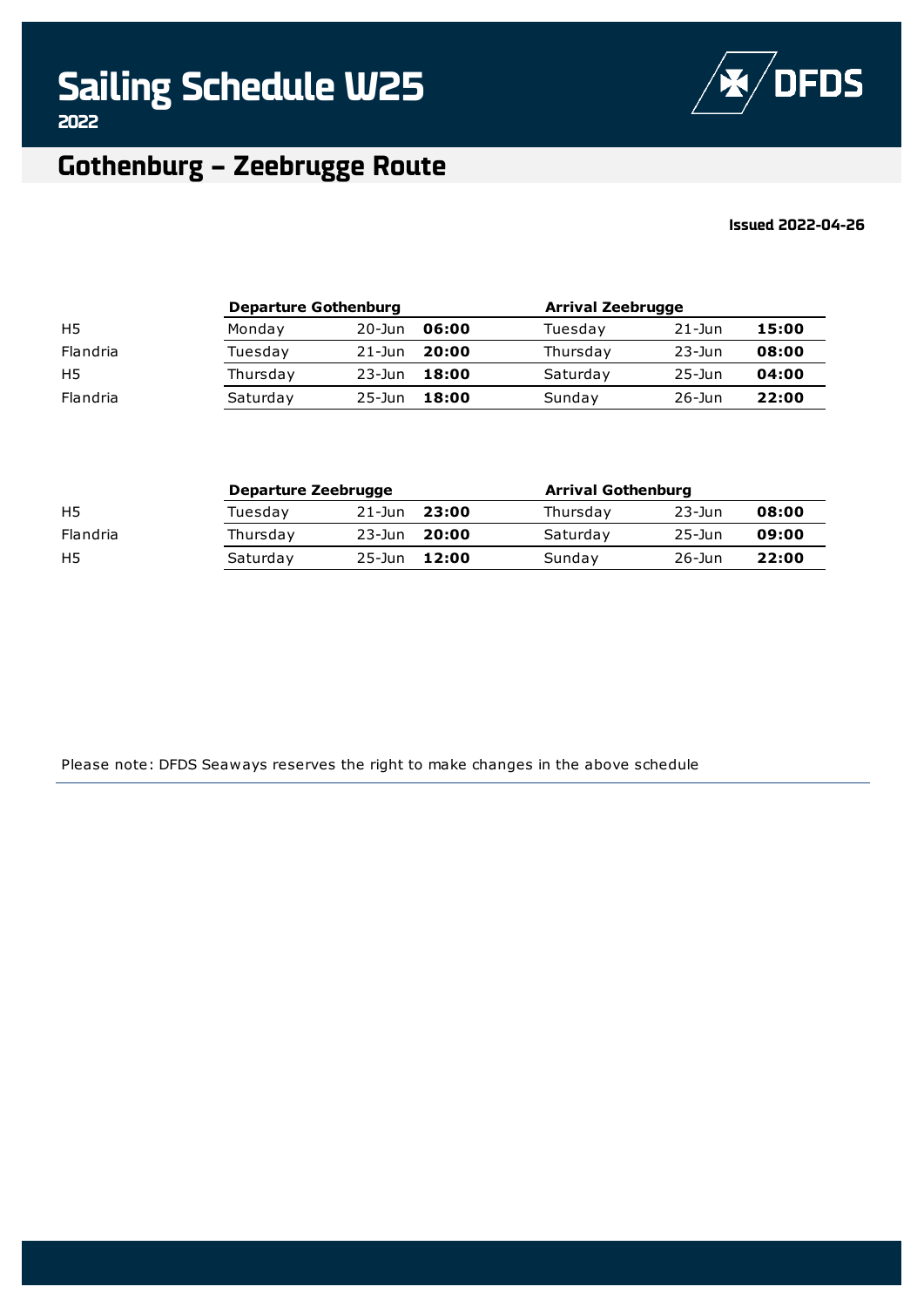**Sailing Schedule W26**



**2022**

### **Gothenburg – Zeebrugge Route**

#### **Issued 2022-04-26**

|                | <b>Departure Gothenburg</b> |            |       | <b>Arrival Zeebrugge</b> |            |       |
|----------------|-----------------------------|------------|-------|--------------------------|------------|-------|
| H <sub>5</sub> | Monday                      | $27 - Jun$ | 06:00 | Tuesday                  | $28 - Jun$ | 15:00 |
| Flandria       | Tuesdav                     | $28 - Jun$ | 23:59 | Thursday                 | $30 - Jun$ | 06:00 |
| H <sub>5</sub> | Thursday                    | $30 - Jun$ | 18:00 | Saturday                 | 2-Jul      | 04:00 |
| Flandria       | Saturday                    | $2$ -Jul   | 06:00 | Sunday                   | 3-Jul      | 15:00 |

|                | Departure Zeebrugge |            |       | <b>Arrival Gothenburg</b> |            |       |
|----------------|---------------------|------------|-------|---------------------------|------------|-------|
| Flandria       | Monday              | $27 - Jun$ | 06:00 | Tuesday                   | $28 - Jun$ | 13:00 |
| H <sub>5</sub> | Tuesday             | $28 - Jun$ | 23:00 | Thursday                  | $30 - Jun$ | 08:00 |
| Flandria       | Thursday            | $30 - Jun$ | 15:00 | Friday                    | $1 -$ Jul  | 21:00 |
| H5             | Saturday            | $2 -$ Jul  | 12:00 | Sunday                    | $3 - J$ ul | 22:00 |
| Flandria       | Sunday              | $3 - J$ ul | 24:00 | Tuesday                   | $5 -$ Jul  | 09:00 |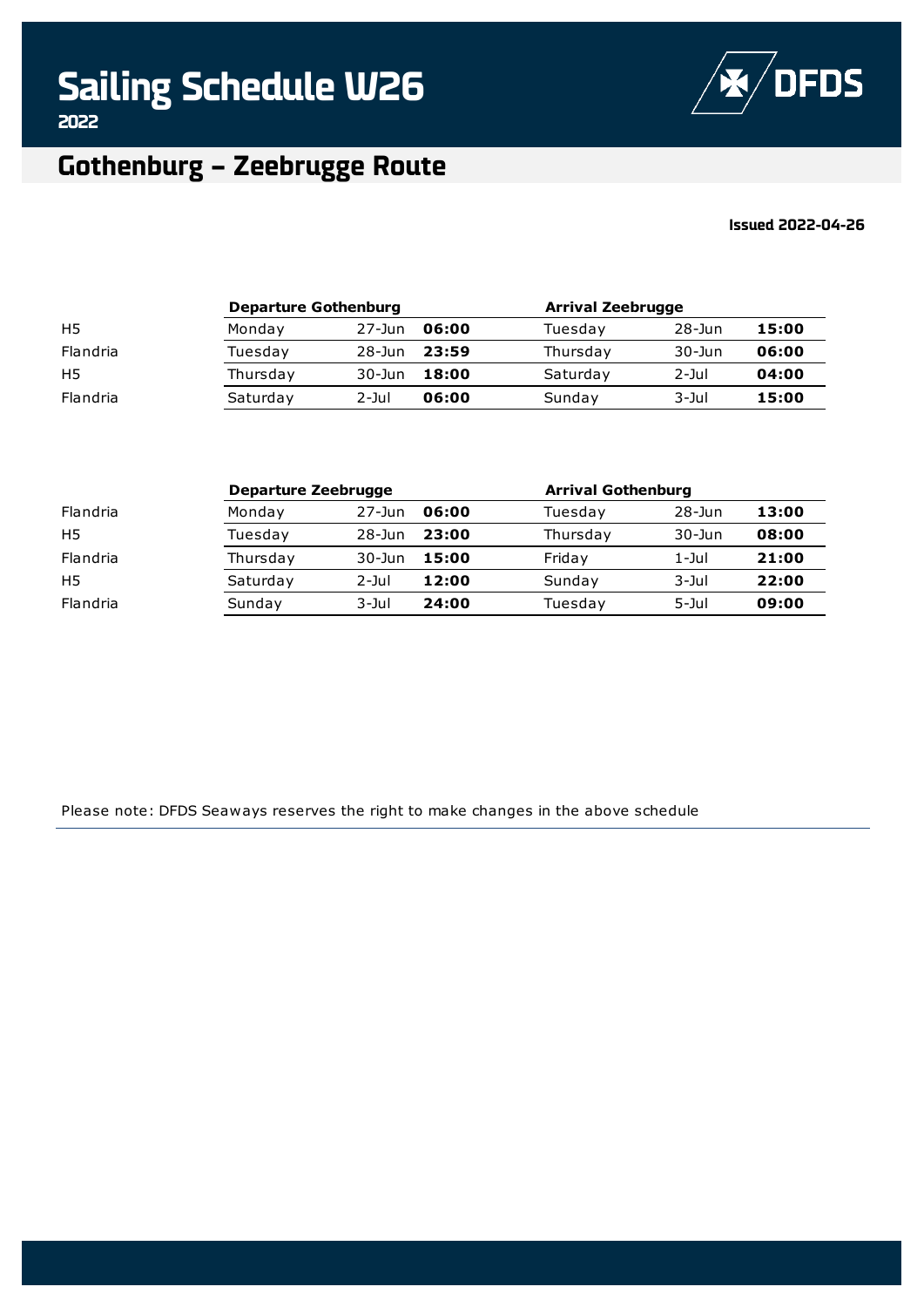

### **Gothenburg – Zeebrugge Route**

### **Issued 2022-04-26**

|                | <b>Departure Gothenburg</b> |       | <b>Arrival Zeebrugge</b> |       |
|----------------|-----------------------------|-------|--------------------------|-------|
| H <sub>5</sub> | Monday                      | 06:00 | Tuesday                  | 15:00 |
| Flandria       | Tuesday                     | 20:00 | Thursday                 | 06:00 |
| H <sub>5</sub> | Thursday                    | 18:00 | Saturday                 | 04:00 |
| Flandria       | Saturday                    | 06:00 | Sunday                   | 15:00 |

|                | Departure Zeebrugge |       | <b>Arrival Gothenburg</b> |       |  |
|----------------|---------------------|-------|---------------------------|-------|--|
| H <sub>5</sub> | Tuesdav             | 23:00 | Thursday                  | 08:00 |  |
| Flandria       | Thursday            | 15:00 | Fridav                    | 21:00 |  |
| H <sub>5</sub> | Saturday            | 12:00 | Sunday                    | 22:00 |  |
| Flandria       | Sunday              | 24:00 | Tuesdav                   | 09:00 |  |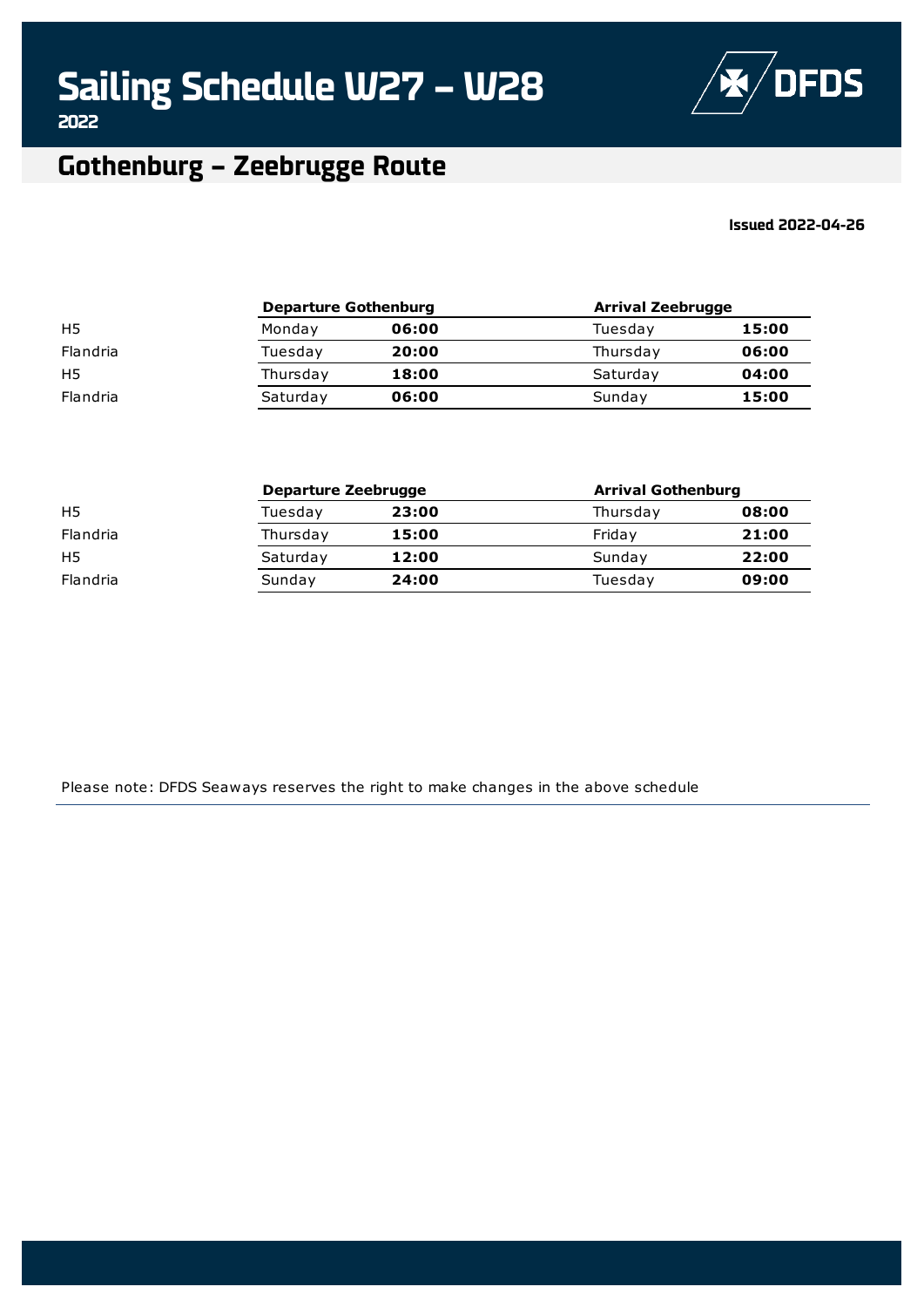

### **Gothenburg – Zeebrugge Route**

### **Issued 2022-04-26**

|          | <b>Departure Gothenburg</b> |            |       | <b>Arrival Zeebrugge</b> |            |       |
|----------|-----------------------------|------------|-------|--------------------------|------------|-------|
| H5       | Monday                      | $18 -$ Jul | 06:00 | Tuesday                  | $19$ -Jul  | 15:00 |
| Ficaria  | Tuesday                     | $19$ -Jul  | 20:00 | Thursday                 | $21 -$ Jul | 07:00 |
| H5       | Thursday                    | $21 -$ Jul | 18:00 | Saturday                 | $23 -$ Jul | 07:00 |
| Flandria | Saturday                    | $23 -$ Jul | 06:00 | Monday                   | $25 -$ Jul | 07:00 |

|                | Departure Zeebrugge |             |       | <b>Arrival Gothenburg</b> |            |       |
|----------------|---------------------|-------------|-------|---------------------------|------------|-------|
| H <sub>5</sub> | Tuesdav             | $19$ -Jul   | 23:00 | Thursday                  | $21 -$ Jul | 08:00 |
| Ficaria        | Thursday            | $21 -$ Jul  | 18:00 | Saturday                  | $23$ -Jul  | 11:00 |
| H <sub>5</sub> | Saturday            | $23 - J$ ul | 18:00 | Mondav                    | $25 -$ Jul | 07:00 |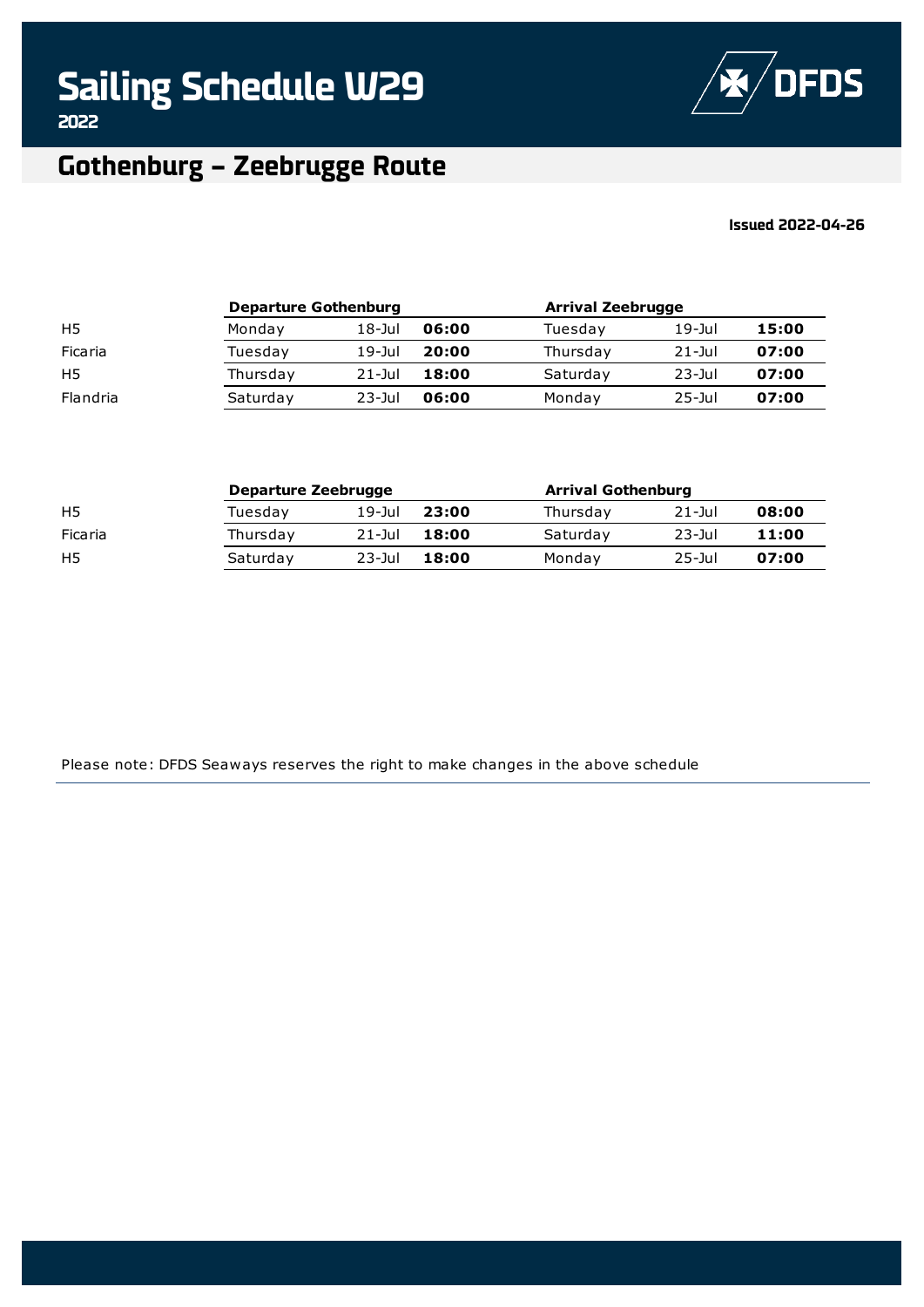

#### **Issued 2022-04-26**

|                | <b>Departure Gothenburg</b> |            |       |          | <b>Arrival Zeebrugge</b> |       |  |
|----------------|-----------------------------|------------|-------|----------|--------------------------|-------|--|
| H <sub>5</sub> | Tuesdav                     | $26 -$ Jul | 20:00 | Thursday | $28 -$ Jul               | 07:00 |  |
| Flandria       | Thursday                    | $28 -$ Jul | 18:00 | Saturday | $30 -$ Jul               | 07:00 |  |
| H <sub>5</sub> | Saturday                    | 30-Jul     | 19:00 | Monday   | 1-Aug                    | 07:00 |  |

|          | Departure Zeebrugge |            |       | <b>Arrival Gothenburg</b> |            |       |
|----------|---------------------|------------|-------|---------------------------|------------|-------|
| Flandria | Tuesday             | $26 -$ Jul | 23:00 | Thursday                  | $28 -$ Jul | 08:00 |
| H5       | Thursday            | $28 -$ Jul | 18:00 | Saturday                  | $30 -$ Jul | 07:00 |
| Flandria | Saturday            | $30 -$ Jul | 18:00 | Monday                    | 1-Aug      | 07:00 |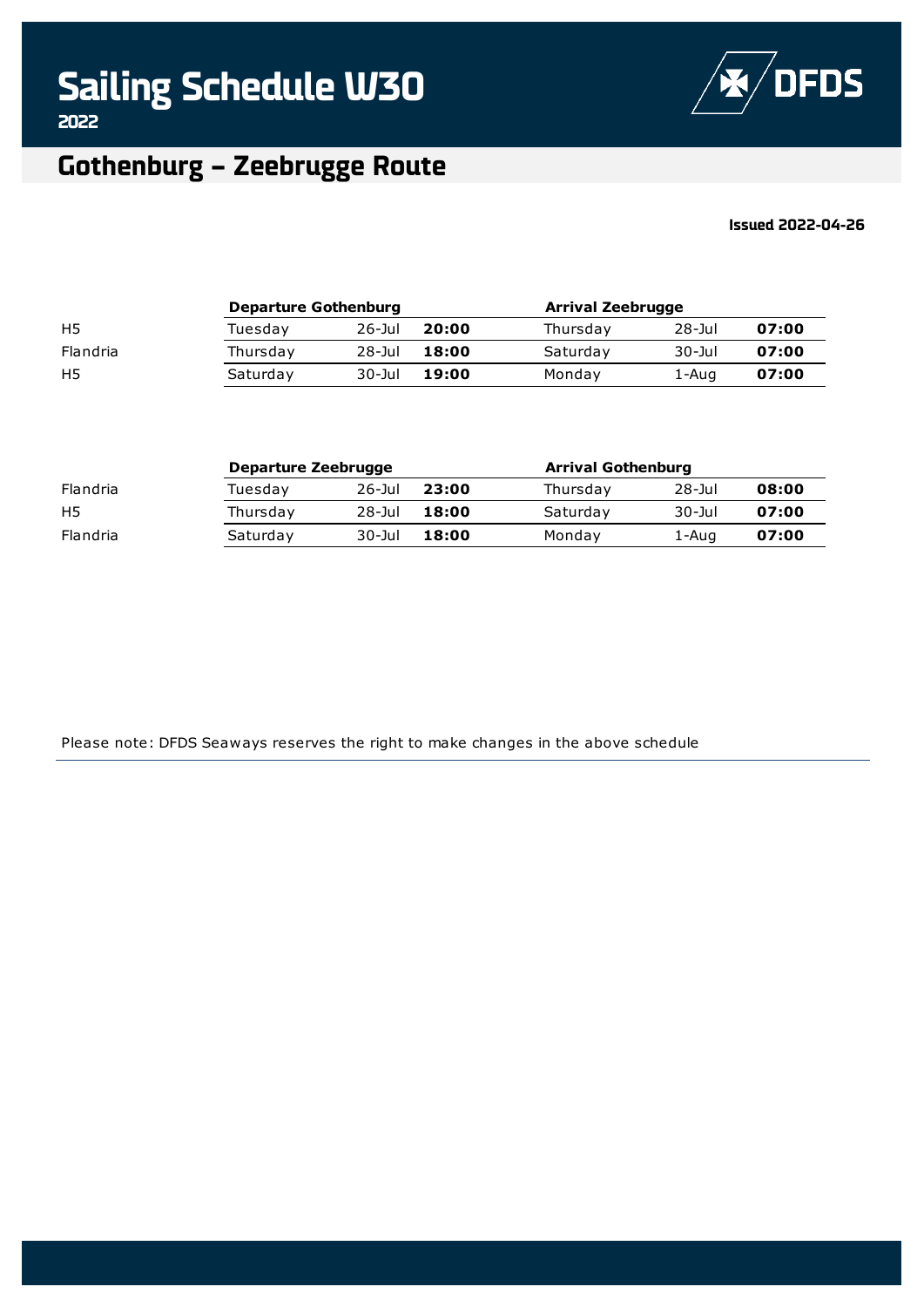

#### **Issued 2022-04-26**

|          | <b>Departure Gothenburg</b> |       |       | <b>Arrival Zeebrugge</b> |       |       |
|----------|-----------------------------|-------|-------|--------------------------|-------|-------|
| Flandria | Tuesdav                     | 2-Aug | 20:00 | Thursday                 | 4-Aug | 07:00 |
| H 5      | Thursday                    | 4-Aug | 18:00 | Saturday                 | 6-Aug | 07:00 |
| Humbria  | Saturday                    | 6-Aug | 19:00 | Monday                   | 8-Aug | 07:00 |

| Departure Zeebrugge |       |       |          | <b>Arrival Gothenburg</b> |       |  |
|---------------------|-------|-------|----------|---------------------------|-------|--|
| Tuesday             | 2-Aug | 23:00 | Thursday | 4-Aug                     | 08:00 |  |
| Thursday            | 4-Aua | 18:00 | Saturday | 6-Aug                     | 07:00 |  |
| Saturday            | 6-Aug | 18:00 | Mondav   | 8-Aug                     | 07:00 |  |
|                     |       |       |          |                           |       |  |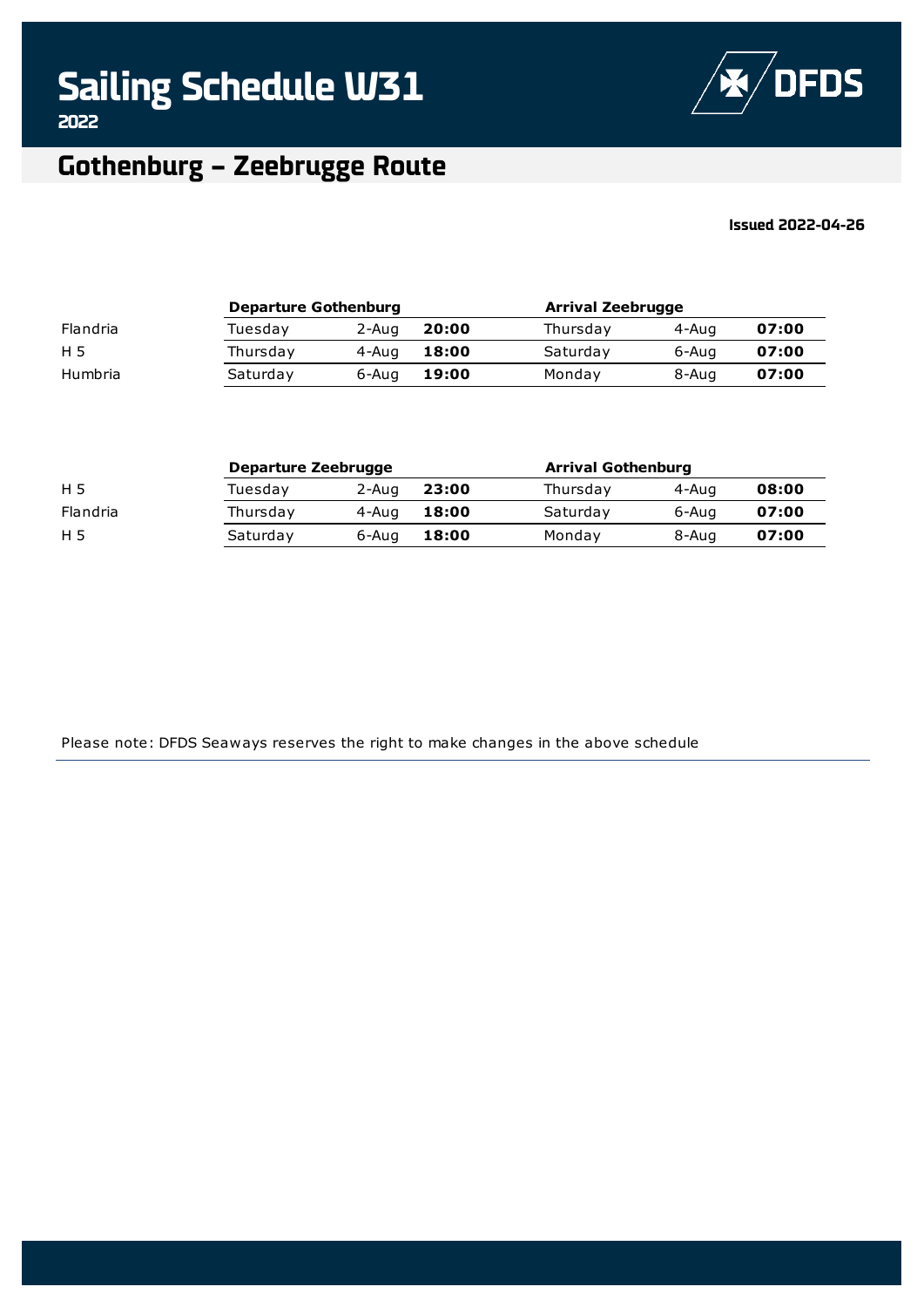

#### **Issued 2022-04-26**

|          | <b>Departure Gothenburg</b> |              |       | <b>Arrival Zeebrugge</b> |            |       |
|----------|-----------------------------|--------------|-------|--------------------------|------------|-------|
| H 5      | Tuesdav                     | 9-Aug        | 20:00 | Thursday                 | $11 - Aug$ | 07:00 |
| Flandria | Thursday                    | 11-Aug 18:00 |       | Saturday                 | $13 - Aug$ | 07:00 |
| H 5      | Saturday                    | 13-Aug 19:00 |       | Monday                   | 15-Aug     | 07:00 |

|          | Departure Zeebrugge |                |       | <b>Arrival Gothenburg</b> |            |       |
|----------|---------------------|----------------|-------|---------------------------|------------|-------|
| Humbria  | Tuesdav             | 9-Aug          | 23:00 | Thursday                  | 11-Aug     | 08:00 |
| H 5      | Thursday            | 11-Aug $18:00$ |       | Saturday                  | $13 - Aug$ | 07:00 |
| Flandria | Saturday            | 13-Aug 18:00   |       | Mondav                    | $15 - Aug$ | 07:00 |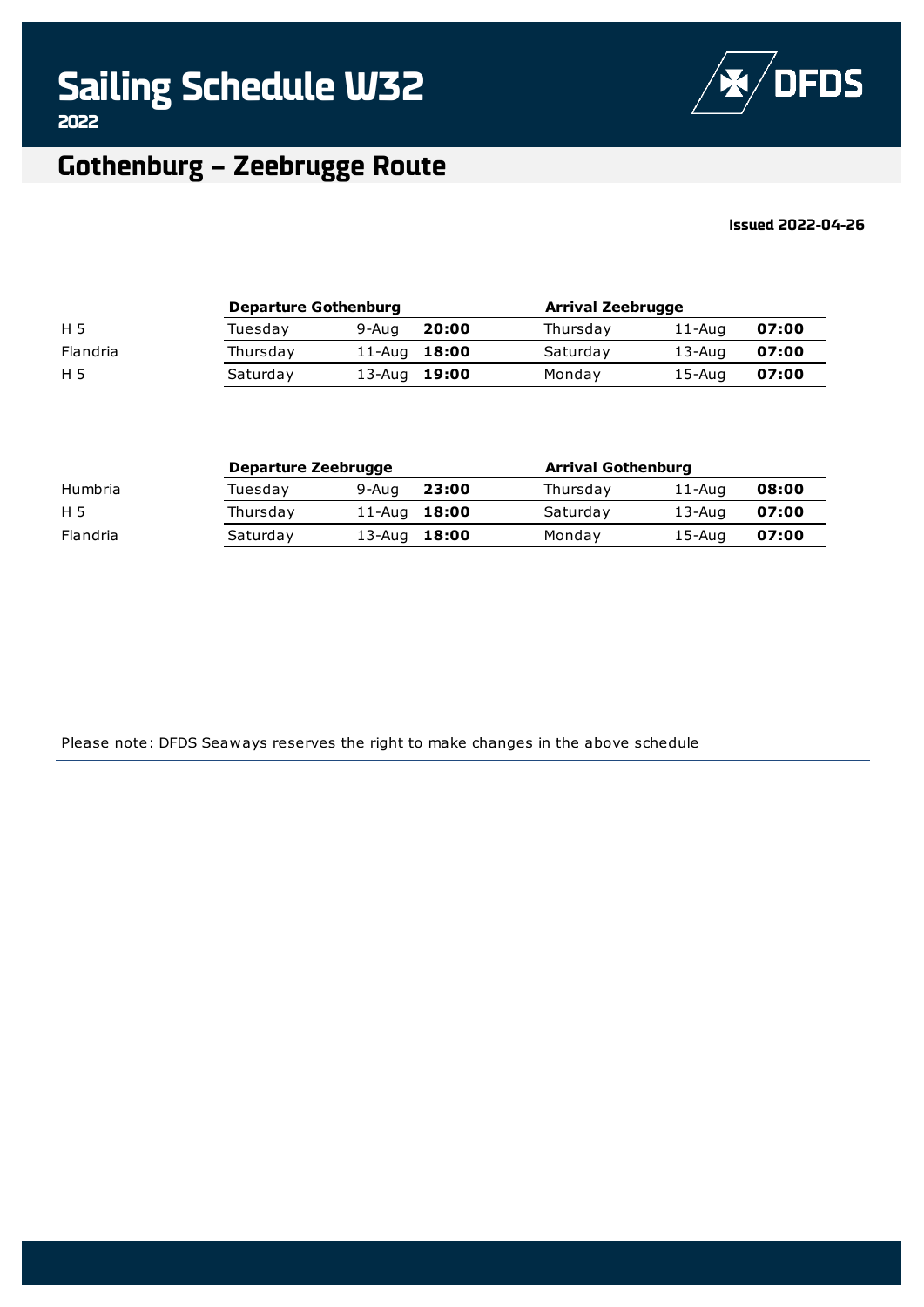

#### **Issued 2022-04-26**

|          | <b>Departure Gothenburg</b> |              |  | <b>Arrival Zeebrugge</b> |            |       |
|----------|-----------------------------|--------------|--|--------------------------|------------|-------|
| Flandria | Tuesdav                     | 16-Aug 20:00 |  | Thursday                 | $18 - Aug$ | 06:00 |
| H 5      | Thursday                    | 18-Aug 18:00 |  | Saturday                 | $20 - Aug$ | 04:00 |
| Flandria | Saturday                    | 20-Aug 06:00 |  | Sunday                   | $21 - Aug$ | 15:00 |

|          | Departure Zeebrugge |              |       | <b>Arrival Gothenburg</b> |            |       |
|----------|---------------------|--------------|-------|---------------------------|------------|-------|
| H 5      | Tuesdav             | 16-Aug       | 23:00 | Thursday                  | 18-Aug     | 08:00 |
| Flandria | Thursday            | 18-Aug       | 15:00 | Friday                    | 19-Aug     | 21:00 |
| H 5      | Saturday            | 20-Aug 12:00 |       | Sunday                    | $21 - Aug$ | 22:00 |
| Flandria | Sunday              | 21-Aug 24:00 |       | Tuesday                   | $23 - Aug$ | 09:00 |